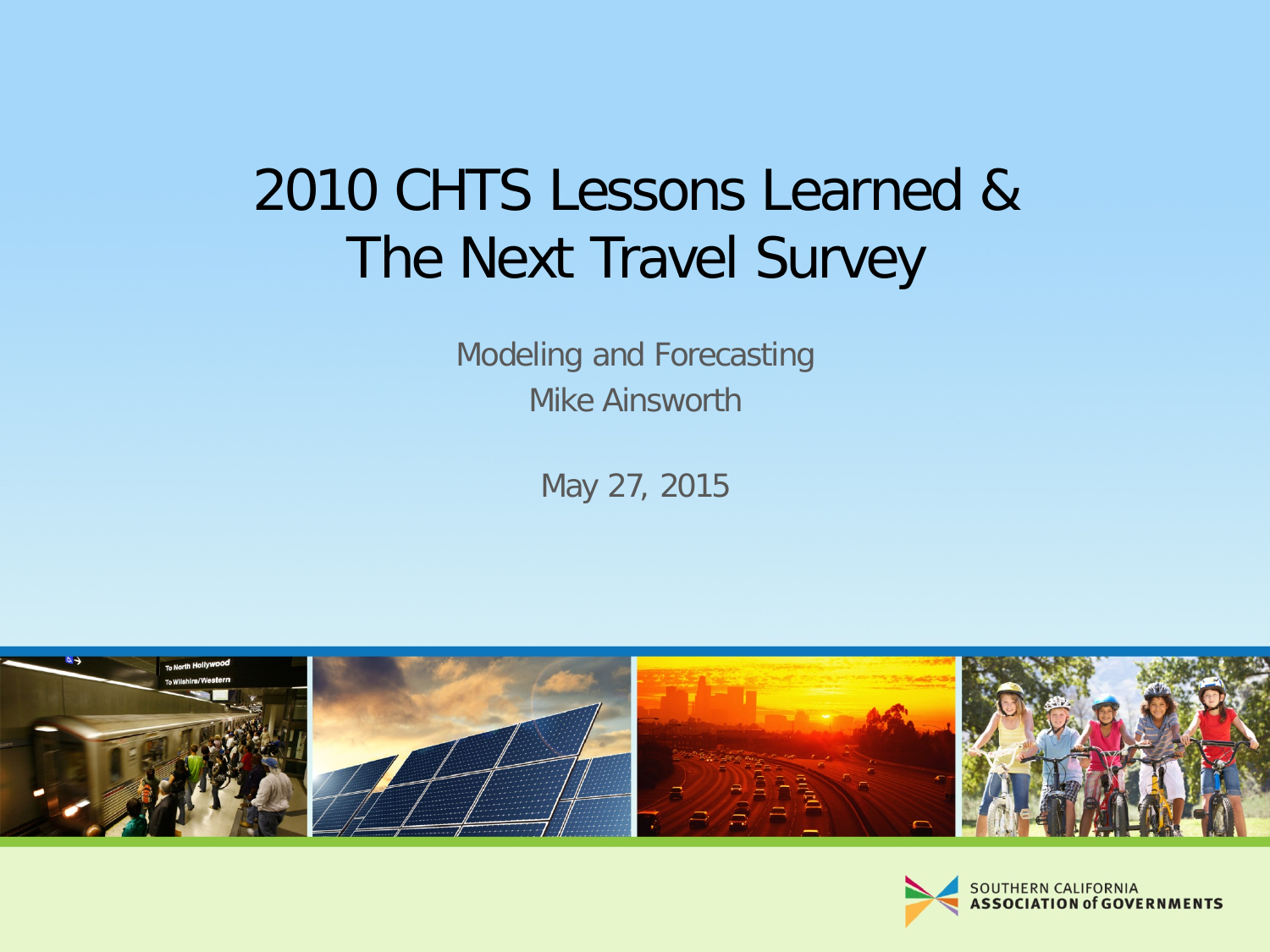Survey Background … Why Survey?

- **Multi-modal study of demographic and travel** behavior characteristics
- **Informs modeling, planning, monitoring activities**
- Activity based surveys individual's activities over time
- **New areas: vehicle acquisition decisions, parking** choices, work schedules/flexibility, toll/pricing, telecommuting, Uber/Lyft, walk/bicycle, others?
- **Typically conducted with Census 10 year cycle**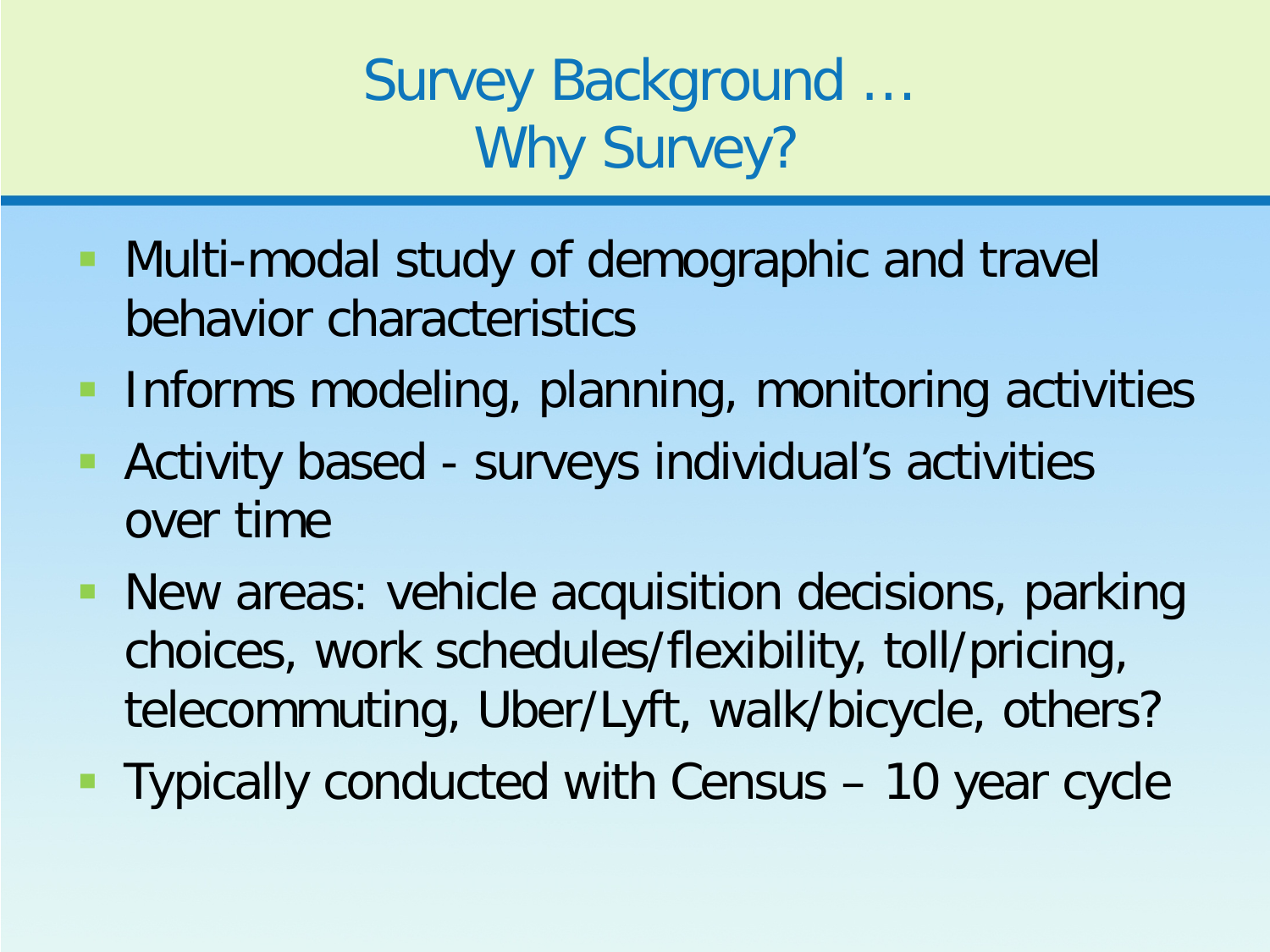

# 2010 CHTS Lessons Learned

- **Ensure that the contracting process allows for** flexibility and change
- Extend the survey timeline to add more time for coordination and survey pretest
- **Incorporate a comprehensive outreach program** into the survey design
- **Incorporate new data collection practices and** methods, such as smart phone applications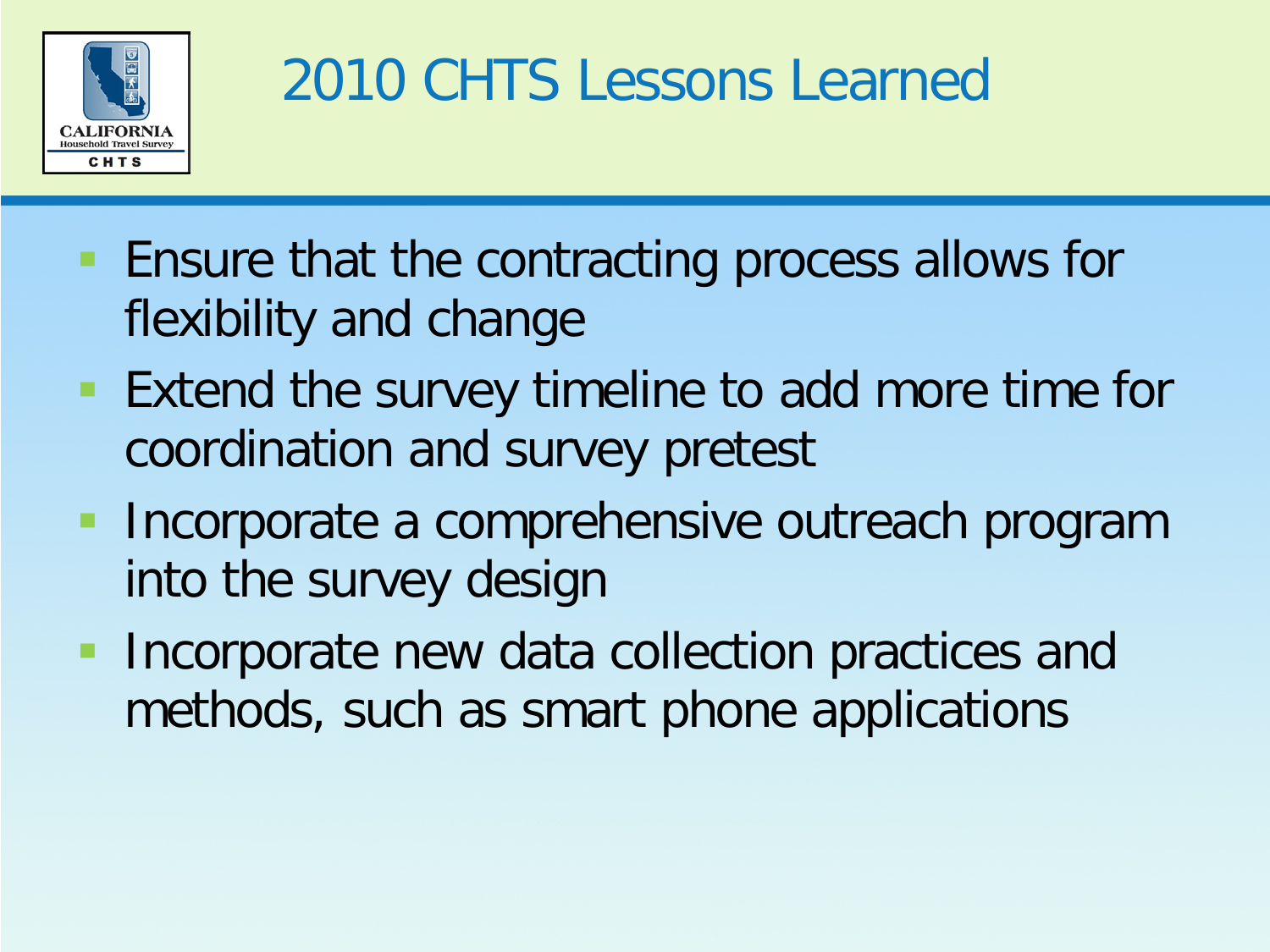

CHTS Lessons Learned, Continued …

- **Recognize the need to continue to provide** incentives
- **Work to keep respondent burden to a** reasonable level
- **Consider conducting surveys on a continuous or** more frequent cycle
- **Plan the data sharing protocols for different** levels of users in advance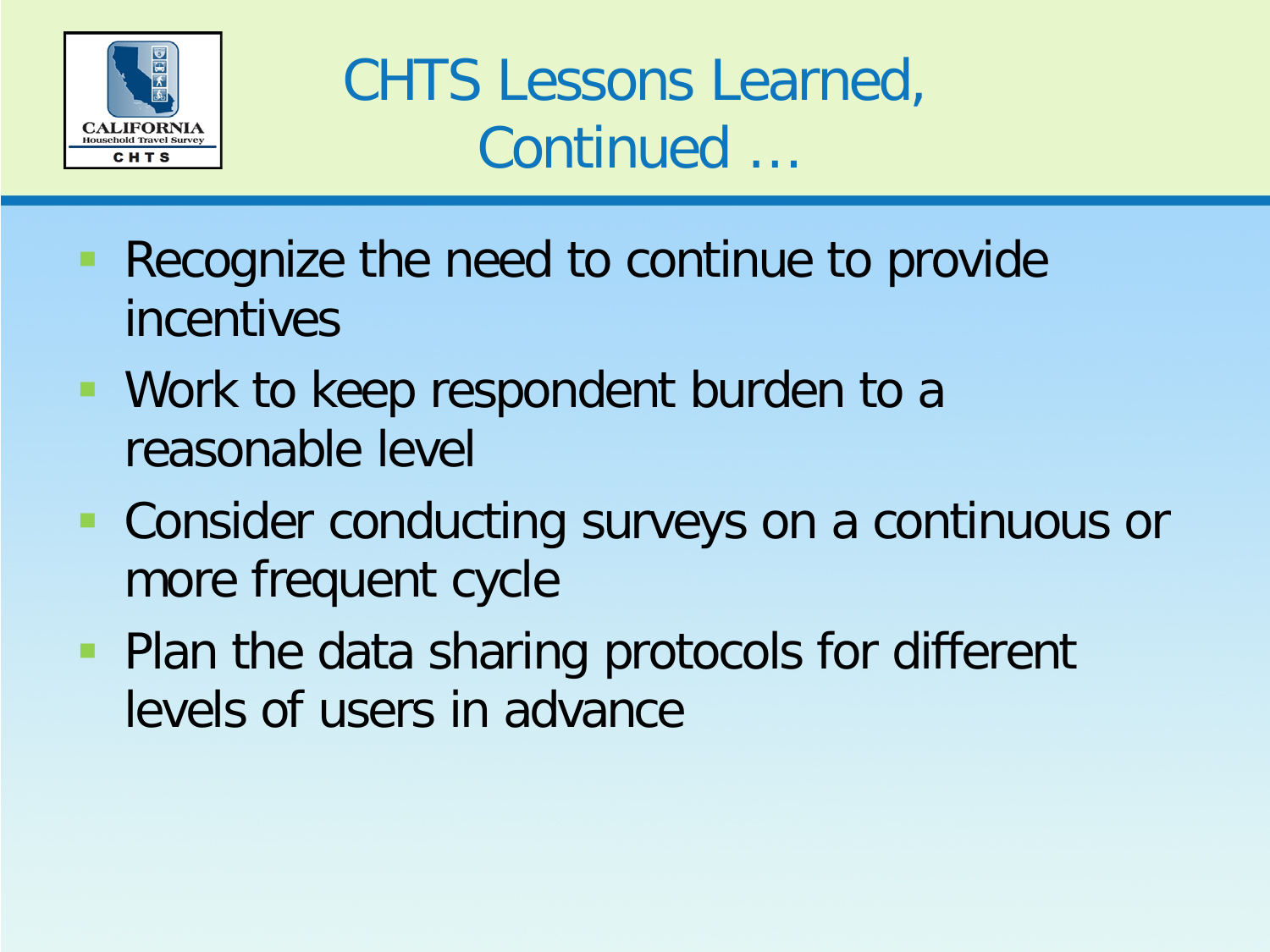Next Travel Survey Objectives:

- Gather data for a new generation of models
- **Reduce costs MPOs share development costs**
- **Investigate and utilize new survey methods**
- Big data?
- **Flexible contracting approach**
- Allow MPOs/others to survey based on their needs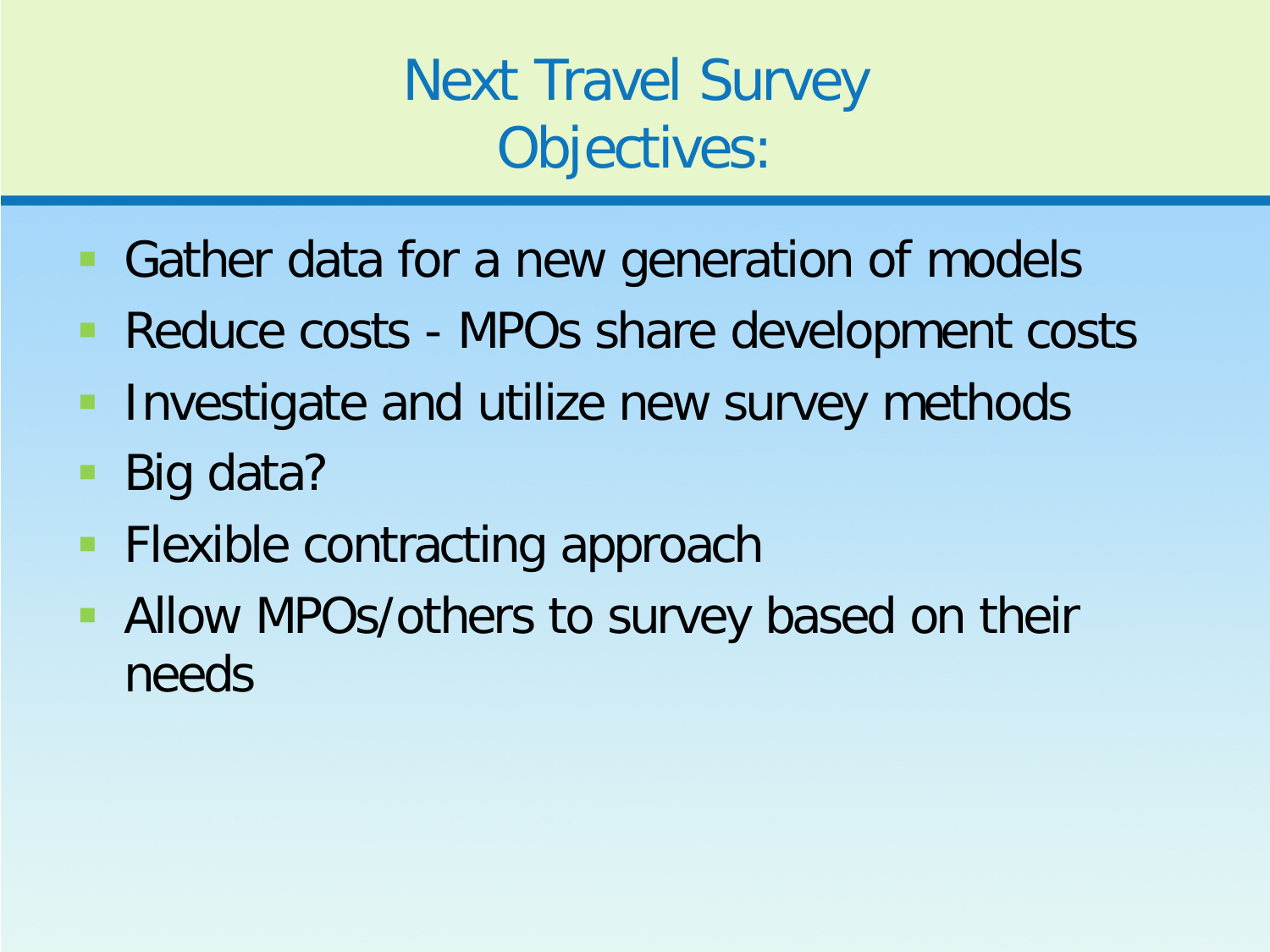Next Travel Survey, Preplanning Effort

- Cooperative effort ... four largest Calif. MPOs
- Large MPOs share similar survey needs
- **Collectively hire a consultant(s)**
- **Collectively plan survey methodologies**
- **Collectively maintain survey infrastructure**
- **MPOs individually conduct surveys at set price**
- **Develop Memo of Agreement describing process**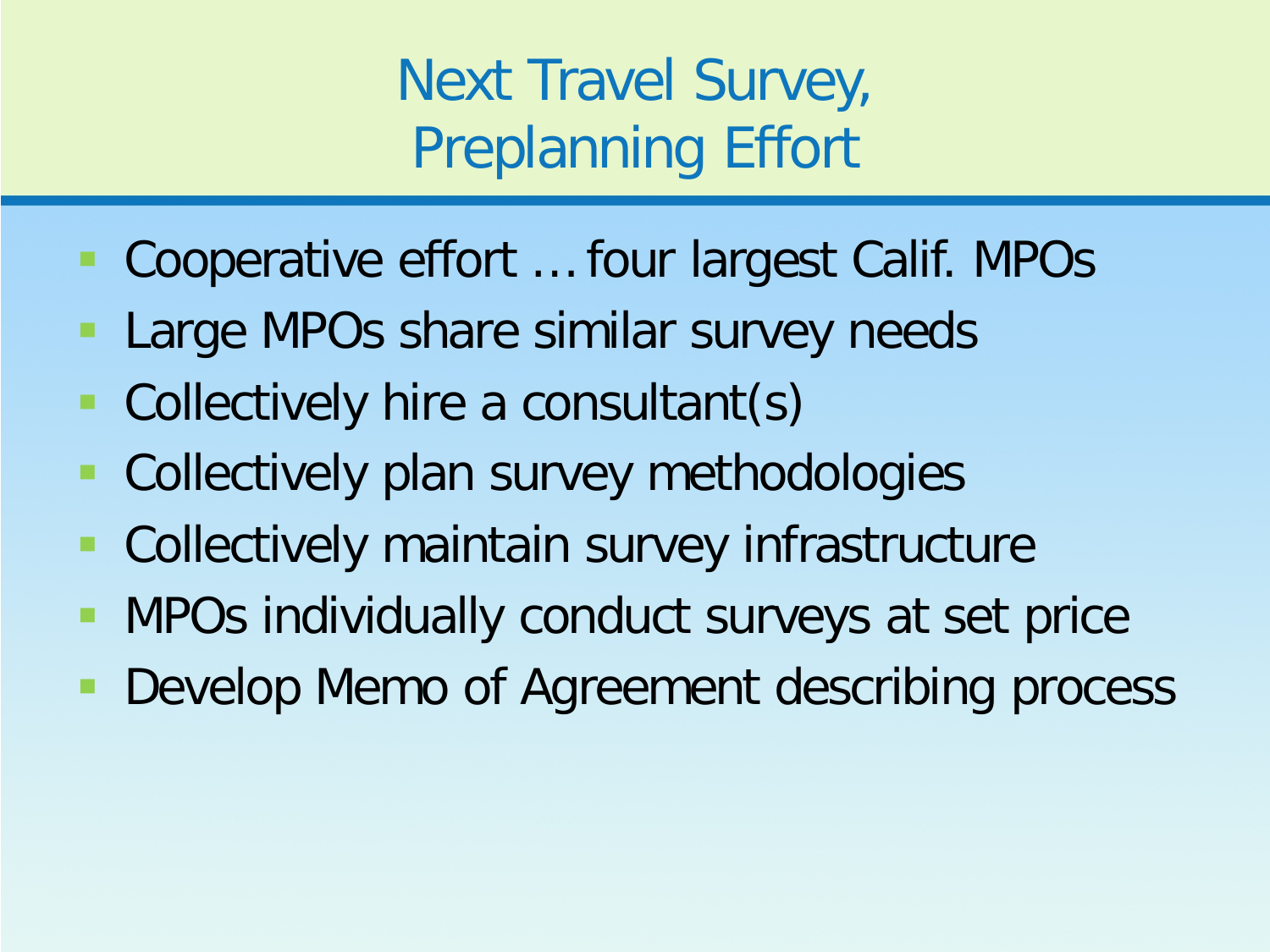### Next Travel Survey, Proposed Survey Phases

- **Phase One Survey Design:** 
	- Develop survey methodologies
	- Develop survey instruments & conduct pretest
- **Phase Two Survey Maintenance:** 
	- Maintaining survey infrastructure website
	- Methodology testing and refinements
- Conduct the Survey:
	- Using jointly procured consultant
	- At a set price & on MPOs' schedule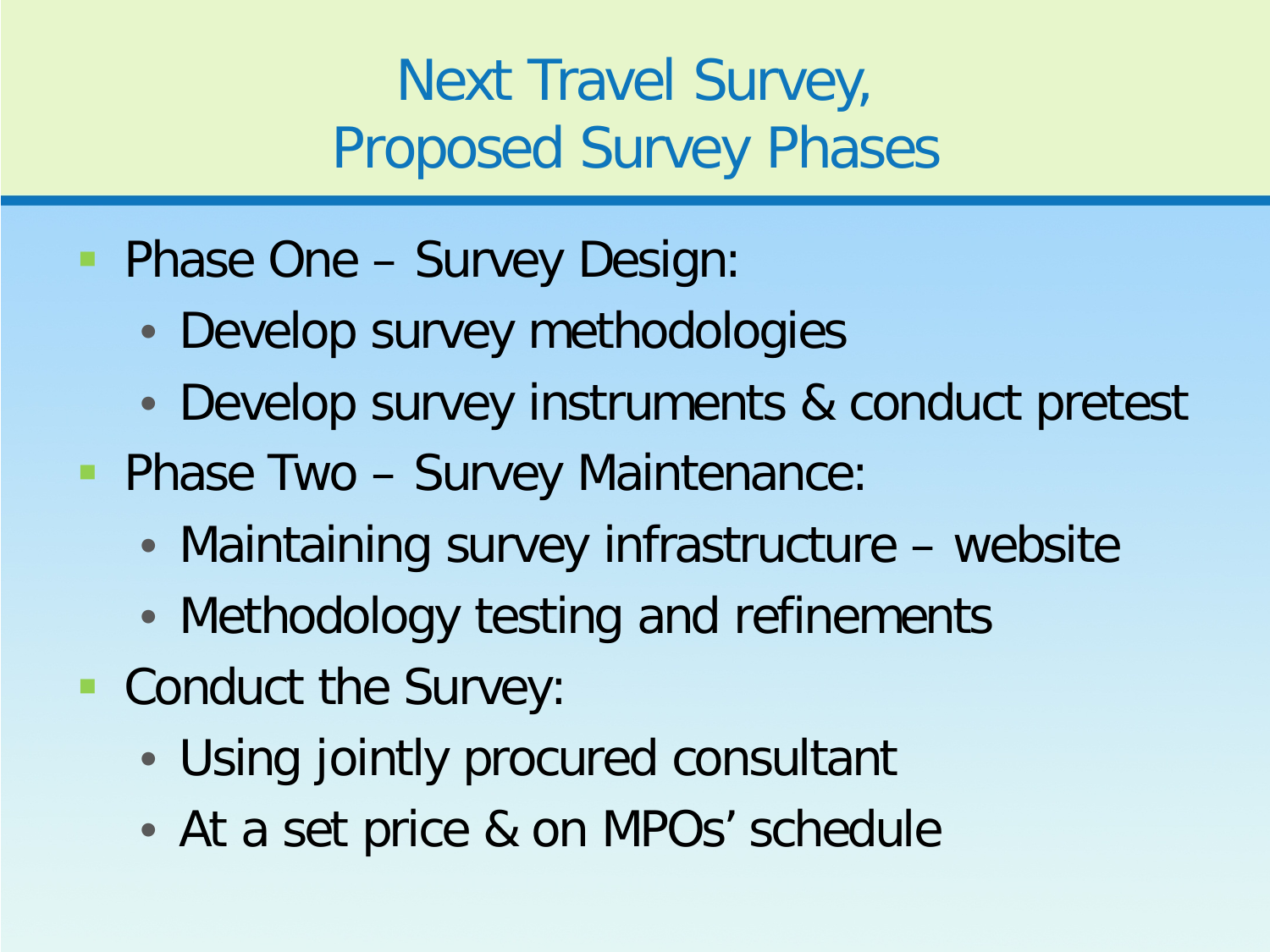### Next Travel Survey, Expected Benefits

- Agencies will benefit from collective expertise of group
- Agencies will benefit from collective resources of group
- Standard procedures will make across region comparisons possible and improve estimates of inter-regional travel
- The collective procurement should reduce administration costs and attract higher-quality firms
- MPOs will be able to conduct surveys more frequently, based on their planning needs
- **Facilitate coordinated research efforts aimed at improving** surveying techniques and exploring new technologies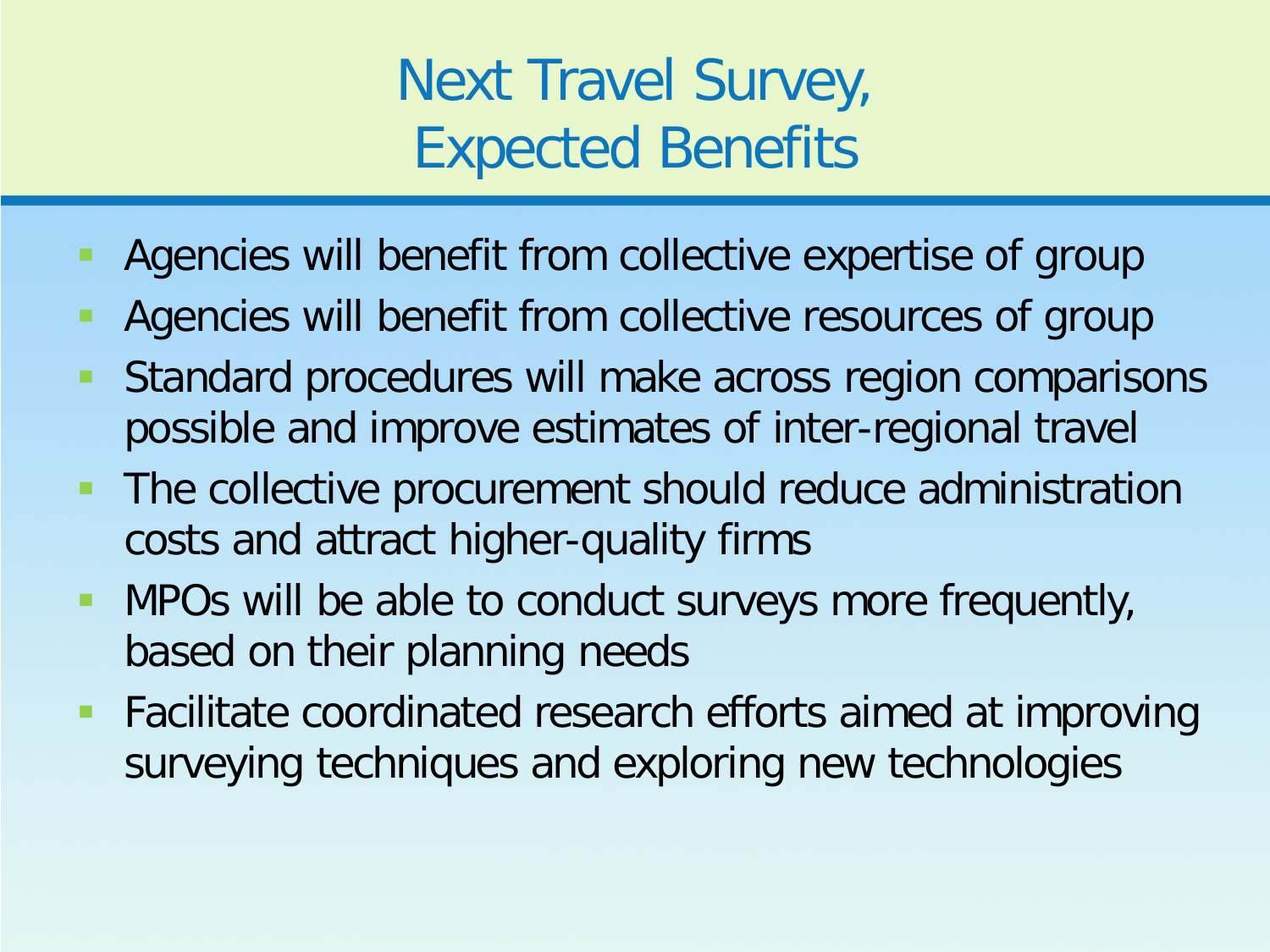#### Current Project Status

- **Memorandum of Agreement has been created** and is being circulated for adoption
- **Grant funding is being pursued**
- **Draft RFP is being developed**
- **Other public agencies may participate**